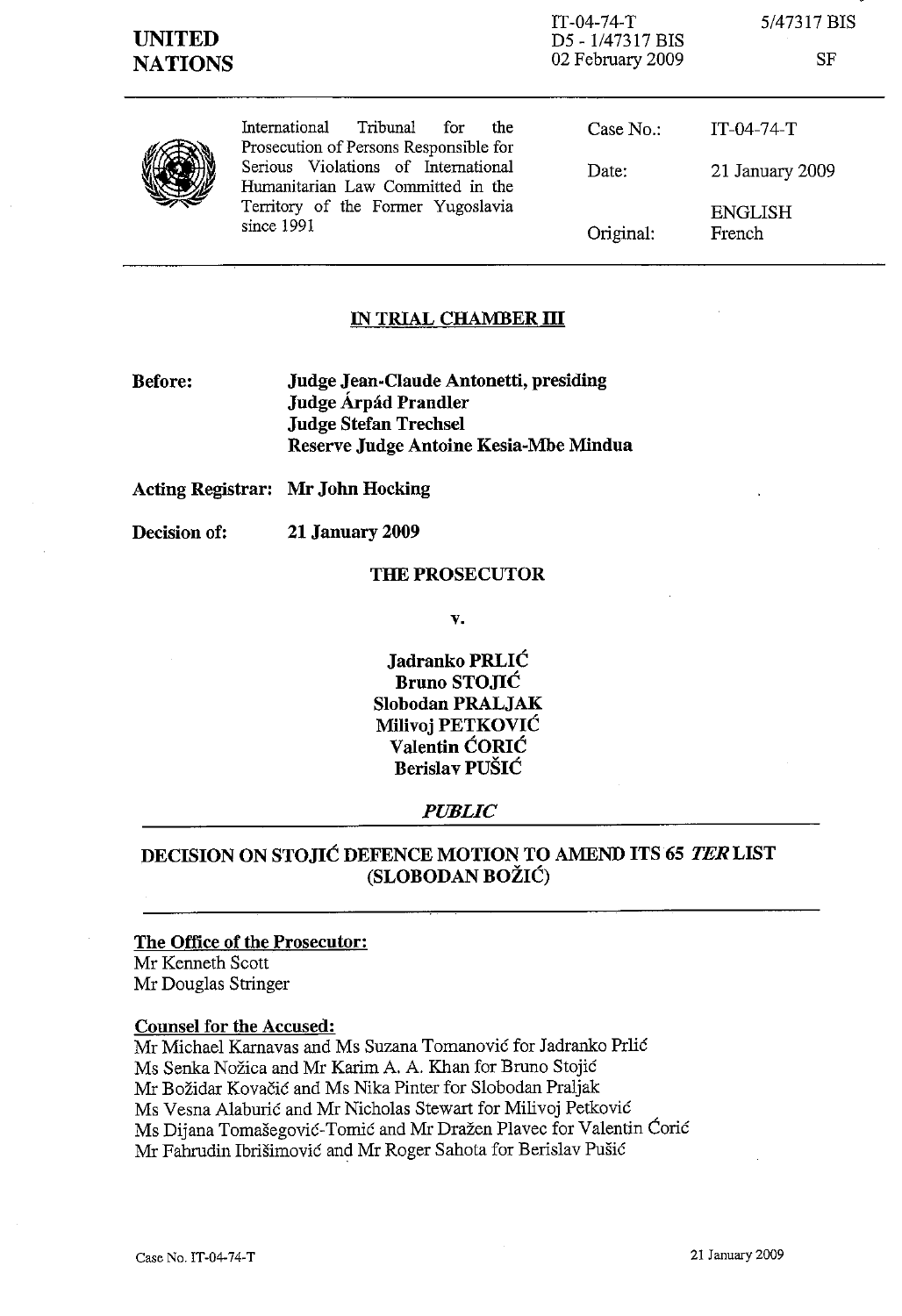**TRIAL CHAMBER ITI** ("Chamber") of the International Tribunal for the Prosecution of Persons Responsible for Serious Violations of International Humanitarian Law Committed in the Territory of the Former Yugoslavia since 1991 ("Tribunal"),

**SEIZED** of "Bruno Stojic's Motion to Add Exhibits to the Rule 65 *ter* (G) List with Annex A and Confidential Annexes B and C", to which three annexes are attached,<sup>1</sup> filed partly confidentially by Counsel for the Accused Stojic ("Stojic Defence") on 15 January 2009 ("Motion"), in which the Stojic Defence requests the leave of the Chamber to add one exhibit relating to Witness Davor Marijan and two exhibits relating to Witness Slobodan Bozic to its list drawn up pursuant to Rule 65 *ter* (G) of the Rules of Procedure and Evidence ("Rules"; "65 *ter* List"),

**NOTING** the "Prosecution Response to Bruno Stojic's Motion to Add Exhibits to the Rule 65 *ter* List with Annex A and Confidential Annexes B and C, dated 14 January 2009" filed by the Office of the Prosecutor ("Prosecution") on 16 January 2009 Whereby the Prosecution does not object to the Motion,

**CONSIDERING** firstly that the Chamber recalls that by the oral decision of 15 January  $2009^2$  it has already ruled in part on the Motion regarding the exhibit pertaining to Davor Marijan; that in this decision, it rejected in part the Motion as it concerns the request to add the document in Annex A to the Motion to the 65 *ter* List and sought a response by 19 January 2009 from the Prosecution and the other Defence teams with regard to the two documents in Annexes B and C pertaining to Witness Slobodan Božić,

**CONSIDERING** that the other Defence teams did not file a response to the Motion,

**CONSIDERING** that in regards to the exhibits pertaining to Witness Slobodan Bozic, the Chamber notes that the Stojic Defence did not number the document contained in confidential Annex C; that the Chamber therefore decides to number it as 2D 01495, while reminding the parties that they must number the exhibits that they wish to add to their 65 *ter* list,

 $<sup>1</sup>$  Annex A and Confidential Annexes B (containing document P 035 02) and C,</sup>

 $2$  Transcript in French, pp. 35533 to 35535 ("Decision of 15 January 2009").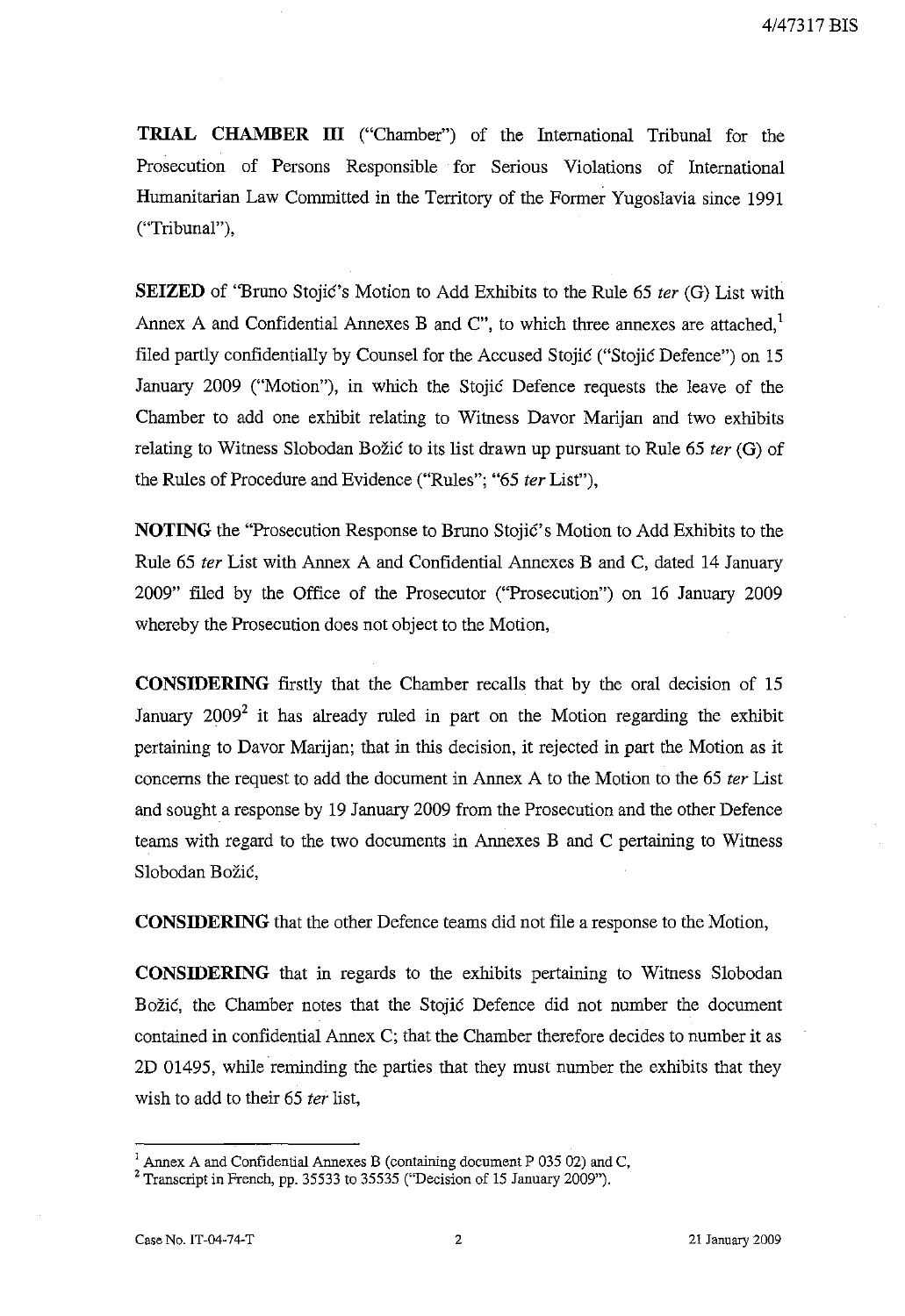**CONSIDERING** that the Chamber hereby decides to rule on the Motion in that it concerns the request to add two documents pertaining to Witness Slobodan Bozic to the 65 fer List, that is documents P 03502 and 2D 01495,

**CONSIDERING** that in support of the Motion, the Stojic Defence argues in particular that document P 03502 is an UNPROFOR report that deals with the issue of humanitarian convoys and the Makarska agreement, an event in which the witness allegedly participated.<sup>3</sup>

**CONSIDERING** that the Stojic Defence argues that this document is essential to the Stojić Defence case,<sup>4</sup>

**CONSIDERING** that, moreover, the Stojic Defence submits that it discovered document 2D 01495 only recently; that this document, signed by Colonel Prce, deals with several aspects of the organisation of the military mobilisation in the Croatian Community of Herceg-Bosna ("HZ H-B") and that it falls within the framework in the testimony of Slobodan Bozic that will deal with the organisation and work of the Defence Department, and that the witness will rely on this document to support his testimony, $5$ 

**CONSIDERING** that the Stojic Defence argues that document 2D 01495 is therefore an essential part of the testimony of Slobodan Božić, $6<sup>6</sup>$ 

**CONSIDERING** that the Chamber recalls that in order to grant a motion to add exhibits to the 65 fer List, the exhibits must be disclosed to the Parties sufficiently in advance in view of their presentation to a witness so as not to hinder their preparations for cross-examination,

**CONSIDERING** that the Chamber also recalls the "Decision Adopting Guidelines for the Presentation of Defence Evidence" rendered on 24 April 2008, particularly Guideline 8 stipulating that in order for a motion to add exhibits to a 65 ter List be granted, the Parties in question must file a motion with the Chamber to add the exhibits(s) to the  $65$  *ter* List (G) prior to the appearance of the witness to whom it intends to put the exhibits, providing the reasons why the exhibit or exhibits are

<sup>&</sup>lt;sup>3</sup> Motion, para. 4.

<sup>4</sup> Motion, para. 4.

<sup>5</sup> Motion, para. 5.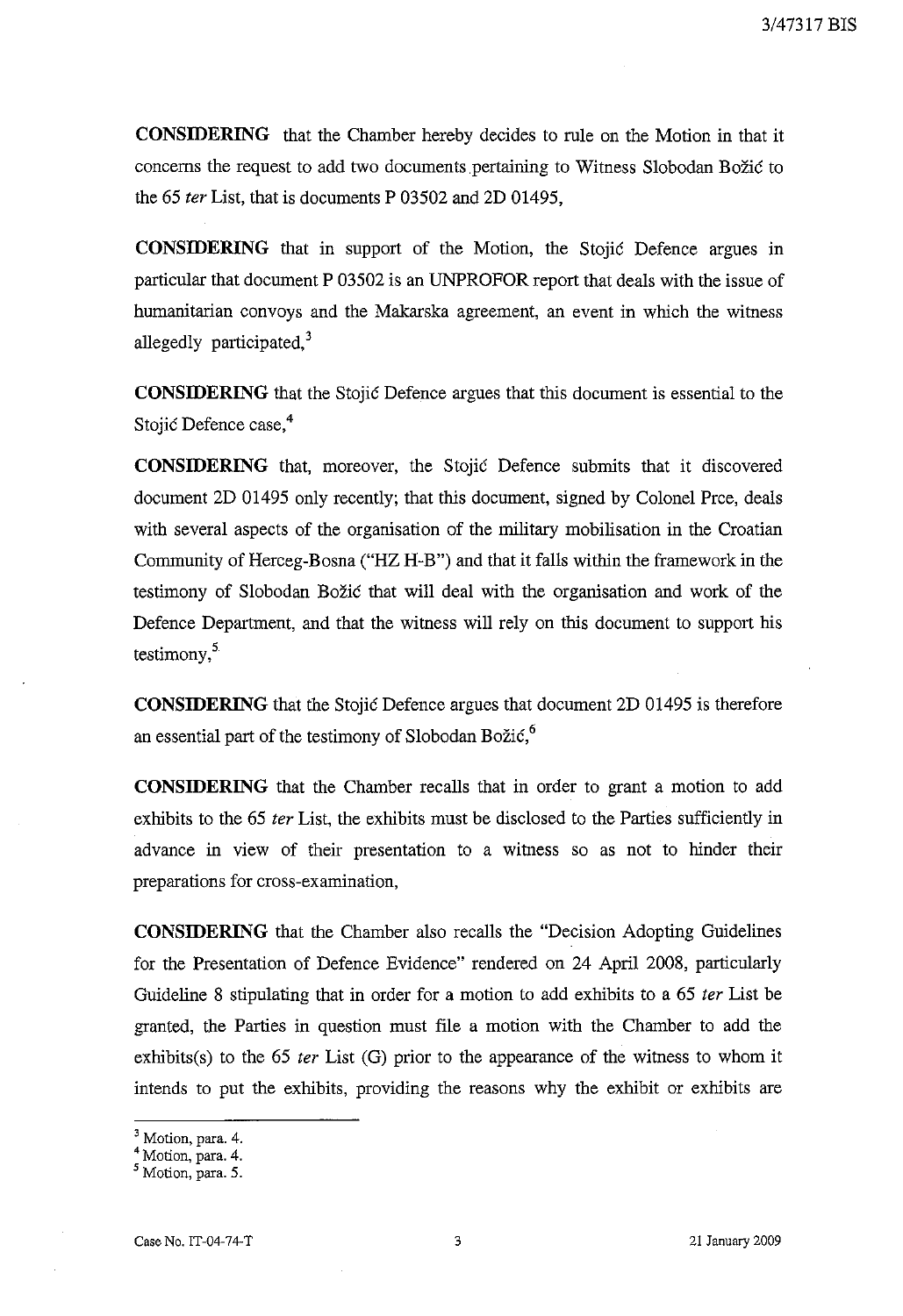essential to the case and why the exhibit or exhibits were not on the list filed pursuant to Rule 65 *ter* (G) of the Rules,

**CONSIDERING** that when dealing with a motion to add exhibits to a 65 *ter* list, the Chamber will always carry out a *prima facie* examination of the reliability, relevance and probative value of the documents before it,

**CONSIDERING** that the Chamber notes that Exhibit P 03502 was on the Prosecution's 65 *ter* List and that, consequently, the parties were aware of it prior to the commencement of trial,

**CONSIDERING** further that the Chamber holds that this document is *prima facie* relevant, reliable and has a certain probative value to the extent that it is an official UNPROFOR document dealing with issues referred to in the amended indictment of 11 June 2008,

**CONSIDERING** that the Chamber consequently holds that it is in the interests of justice to allow its addition to the Stojic Defence 65 *ter* List,

**CONSIDERING** that the Chamber furthermore finds that document 2D 01495 is *prima facie* reliable to the extent that it bears an HVO letterhead and a signature; that it is relevant to the issue of the responsibility of the Accused Stojic as it deals with certain aspects of the organisation of the HZ H-B armed forces,

**CONSIDERING** that while the document was disclosed only on 15 January 2009, the Chamber holds that its late addition will not hinder the preparation of crossexamination by the other parties, to the extent that it deals with issues that were abundantly raised during the trial,

**CONSIDERING** that the Chamber consequently decides that it is in the interests of justice to allow the addition of this document to the Stojic Defence 65 *ter* List,

**CONSIDERING** however that with a view to facilitating a better reading of the document, the Chamber invites the Stojic Defence to revise the English translation of document 2D 01495 and to do so at the latest when filing an application for the admission of the said document,

<sup>6</sup> Motion, para. 5.